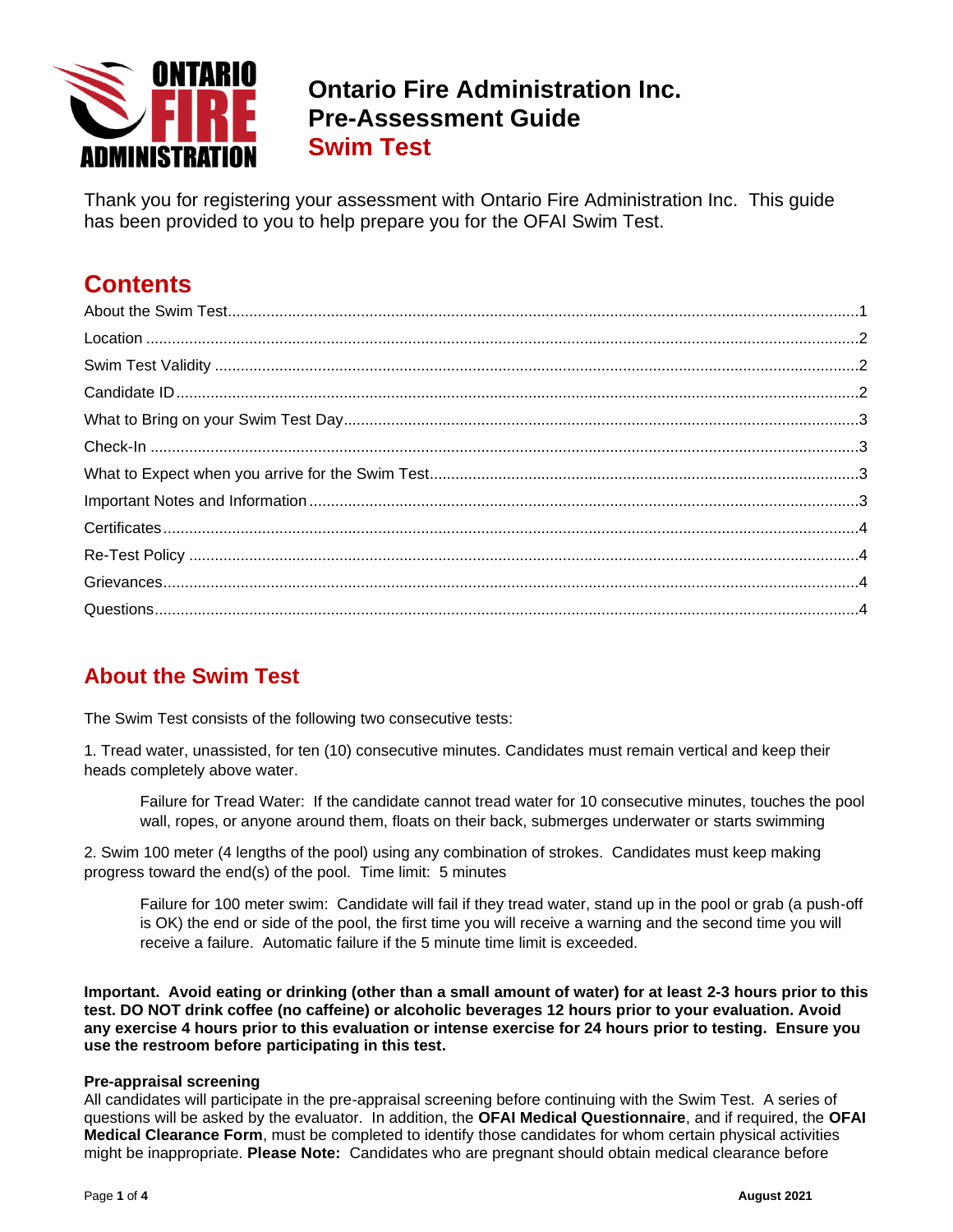registering and participating in the Swim Test. Please contact the OFAI Administration office for more information.

Candidate's heart rate and blood pressure are measured prior to proceeding. Candidates will not be permitted to participate in the Swim Test if their resting heart rate exceeds 100 beats per minute. The last component of the pre-appraisal screening involves measuring the candidates resting blood pressure. Resting blood pressure will be measured using a sphygmomanometer and stethoscope. Candidates will not be permitted to participate in the Swim Test if their resting systolic blood pressure measurement is greater than 140 mm Hg and/or their resting diastolic blood pressure is greater than 90 mm Hg. Candidates are given three blood pressure readings. If after the first measurement, you may be asked to rest and come back in a specific time. If after the third reading and your blood pressure is still high, you will not be able to participate in the Swim Test that day. Please contact the OFAI Administration office to re-schedule your Swim Test at 905-426-6756. If you do not pass your pre-appraisal screening, this is not considered a fail, it is just not safe to proceed with the Swim Test and alternative arrangements can be made.

#### ALL QUESTIONS REGARDING YOUR ASSESSMENT SHOULD BE FACILITATED THROUGH THE ONTARIO FIRE ADMINISTRATION INC OFFICE.

#### <span id="page-1-0"></span>**Swim Test Location**



**Earnscliffe Recreation Centre,** 44 Eastbourne Drive, Brampton, Ontario, L6T 2B2

### **Swim Test Validity**

The Swim Test is valid for 12 months.

### <span id="page-1-1"></span>**Candidate ID**

All candidates are given a unique ID when registering for an assessment. This unique number will not change and will remain as your personal identifier. Do not share this number with anyone. The OFAI refers to this identification number when reviewing results, for generation of certificates and to provide municipalities with verification of validity.

### <span id="page-1-2"></span>**What to Bring on your Swim Test Day**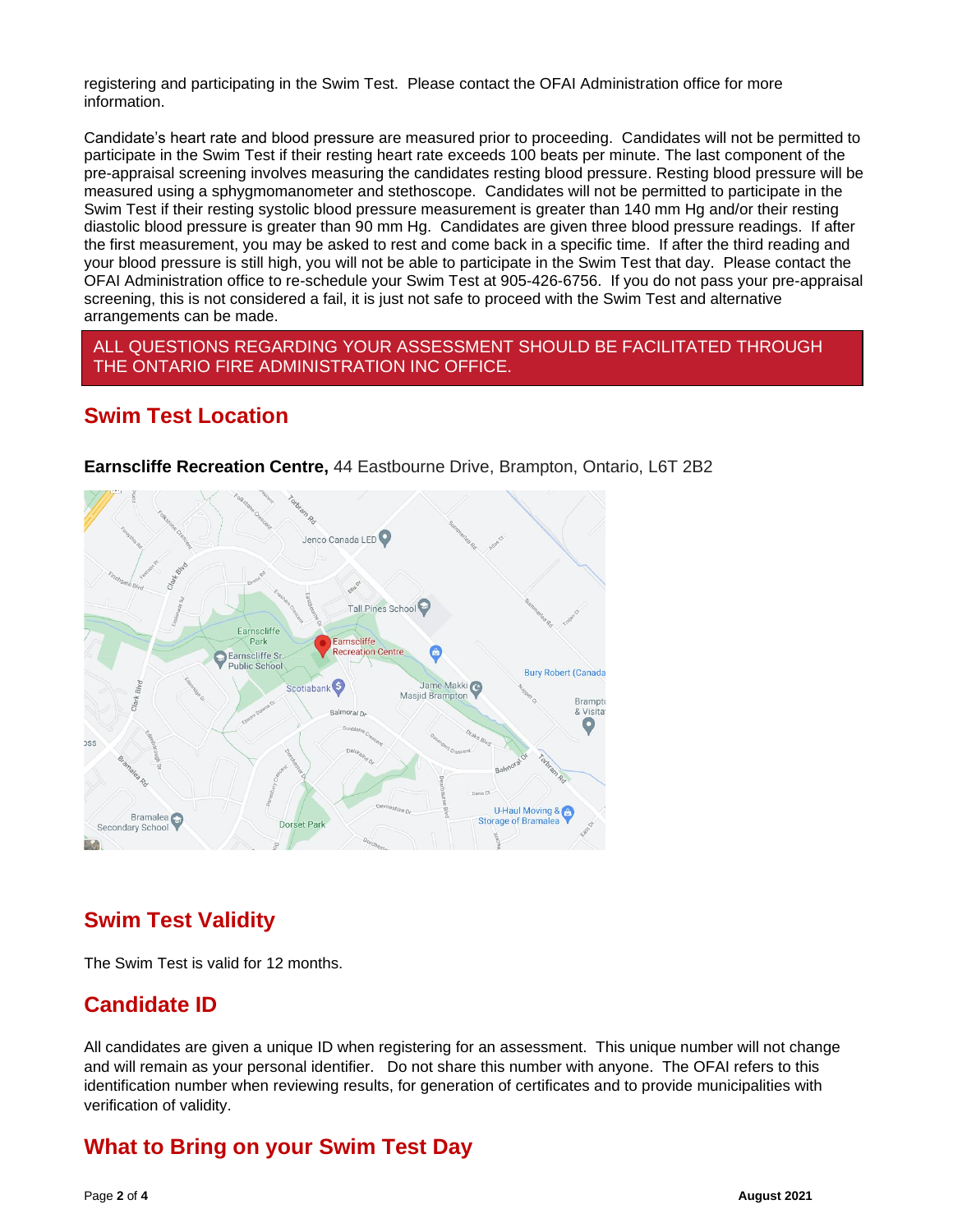- Government issued identification
- Confirmation of registration
- Water and a light snack (for after the assessment)
- Swim Suit and Towel
- <span id="page-2-0"></span>OFAI Medical Questionnaire and, if required, the OFAI Medical Clearance Form

# **Check-In**

Please ensure you arrive at 15 minutes prior to your assessment start time.

Once you arrive at Earnscliffe Community Centre, you will be required to check-in.

It is the responsibility of the candidate to ensure they have registered for the correct date/time. If you are not on the check-in list, you must contact the OFAI administration office immediately.

**It is recommended that you confirm your appointment 24 hours in advance of your assessment.** 

#### **Any questions should be facilitated through the OFAI Administration Office.**

**If you are late, you may be denied entry into this test. This is at the discretion of the OFAI staff.**

#### <span id="page-2-1"></span>**What to expect when you arrive for the Swim Test**

- 1. You will be **required** to hand in two forms:
	- a. **OFAI Assumption, Waiver, Release and Indemnity Agreement** This form has been provided in this guide (see forms at the end of this document). **Please READ, PRINT and SIGN the OFAI Assumption, Waiver, Release and Indemnity Agreement in full before you arrive for your assessment**. If you have any questions in regards to the OFAI Assumption, Waiver, Release and Indemnity Agreement, please contact the OFAI administration office at 905-426-6756 or email us at [info@ofai.ca.](mailto:info@ofai.ca)
	- b. **OFAI Medical Questionnaire** This form and the **OFAI Medical Clearance Form** are provided in this guide. (See forms at the end of this document). The **Medical Questionnaire** will tell you whether it is necessary for you to consult your physician before participating further in the Ontario Fire Administration Candidate Testing Program. If you answer "**Yes**" to any questions on the **Medical Questionnaire**, you are not permitted to participate in candidate testing without **medical clearance.** You are required to see a physician and present your **Medical Questionnaire,** along with the **Physician Information Booklet** [\(http://www.ofai.ca/registration-information/forms\)](http://www.ofai.ca/registration-information/forms) and **Medical Clearance Form** for the physician's review and completion. You must produce the completed **Medical Clearance Form** at the time of your Swim Test in order to be allowed to participate. The **Medical Questionnaire** and **Medical Clearance Form** remain valid for six months from date of completion. You are required to present the form(s) at each assessment. If you medical status changes prior to the six month expiry, you will be required to complete new a **Medical Questionnaire** and/or **Medical Clearance Form**.

#### <span id="page-2-2"></span>**Important Notes and Information**

This document is a guide to assist and prepare you for your Swim Test. Some of the information contained in this guide may change once on-site. Please ensure you follow your evaluator's/lifeguards instructions. In the case of a technical problem, the evaluator/lifeguard will handle each situation on a case-by-case basis. If there is a wide-spread error your test may be required to be re-scheduled. This will be determined at the discretion of the evaluators/lifeguards.